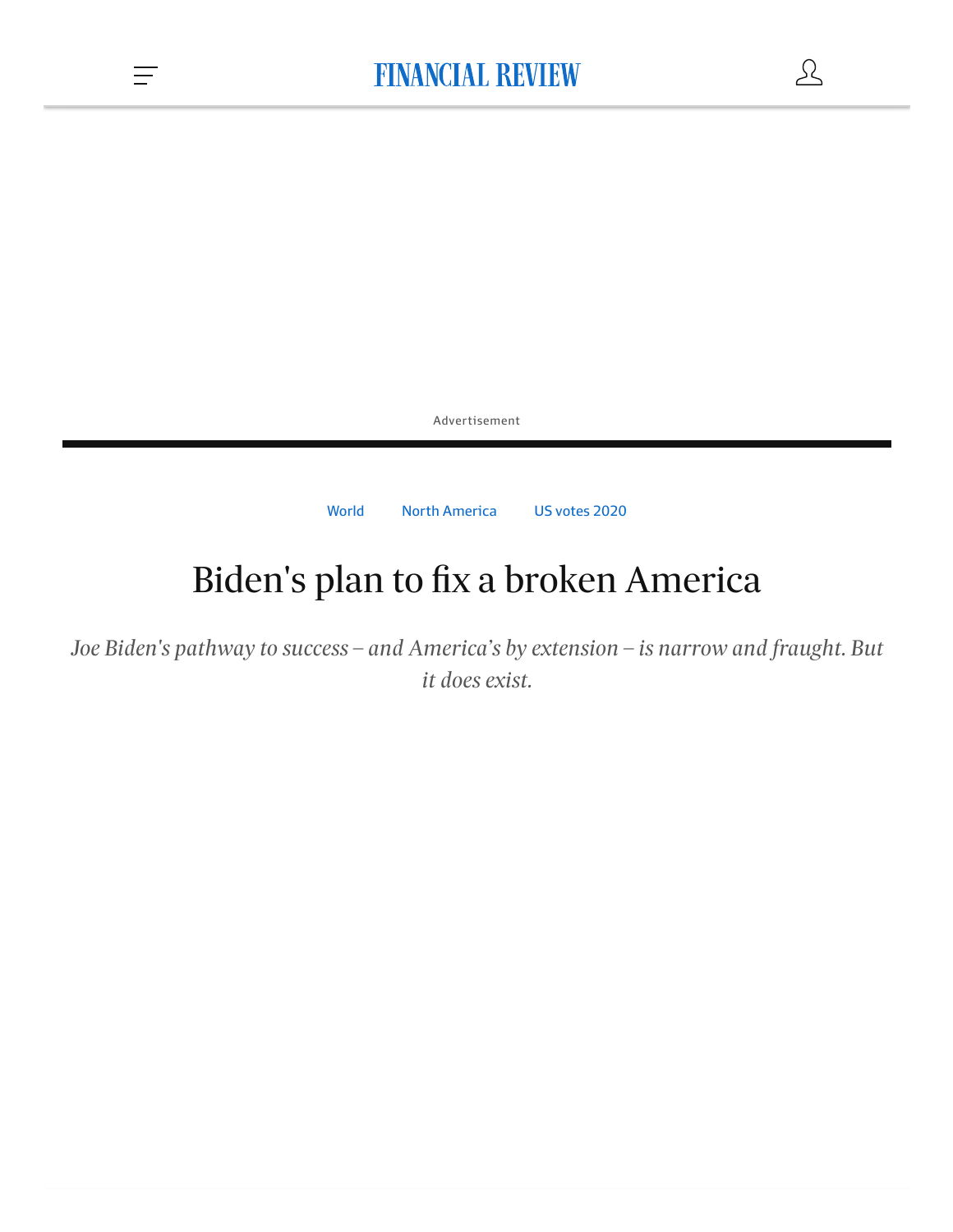

Put crudely, the Biden era mix of "loose fiscal-tight money" will be good for workers, less good for capitalists. **AP**

### **[JJacob Greber](https://www.afr.com/by/jacob-greber-j7gbu)** *United States correspondent*

Jan 15, 2021 – 8.01pm

C haos begets chaos. Escalation invites retaliation and retribution.<br>Ugliness dominates headlines and imaginations. Ugliness dominates headlines and imaginations.

 $\Box$ 

The past 10 days in America have been some of the bleakest in its 248 years since independence from Britain.

Fuelled by an industrial scale unhingement as a tumultuous presidency [crashes towards history's exit, what's left is a Washington besieged; troops](https://www.afr.com/link/follow-20180101-p56ug6) garrisoned in the Capitol for the first time since the Civil War; streets blockaded by law enforcement, and through it all, a sense of impending doom at what the coming week might bring as Joe Biden prepares for inauguration.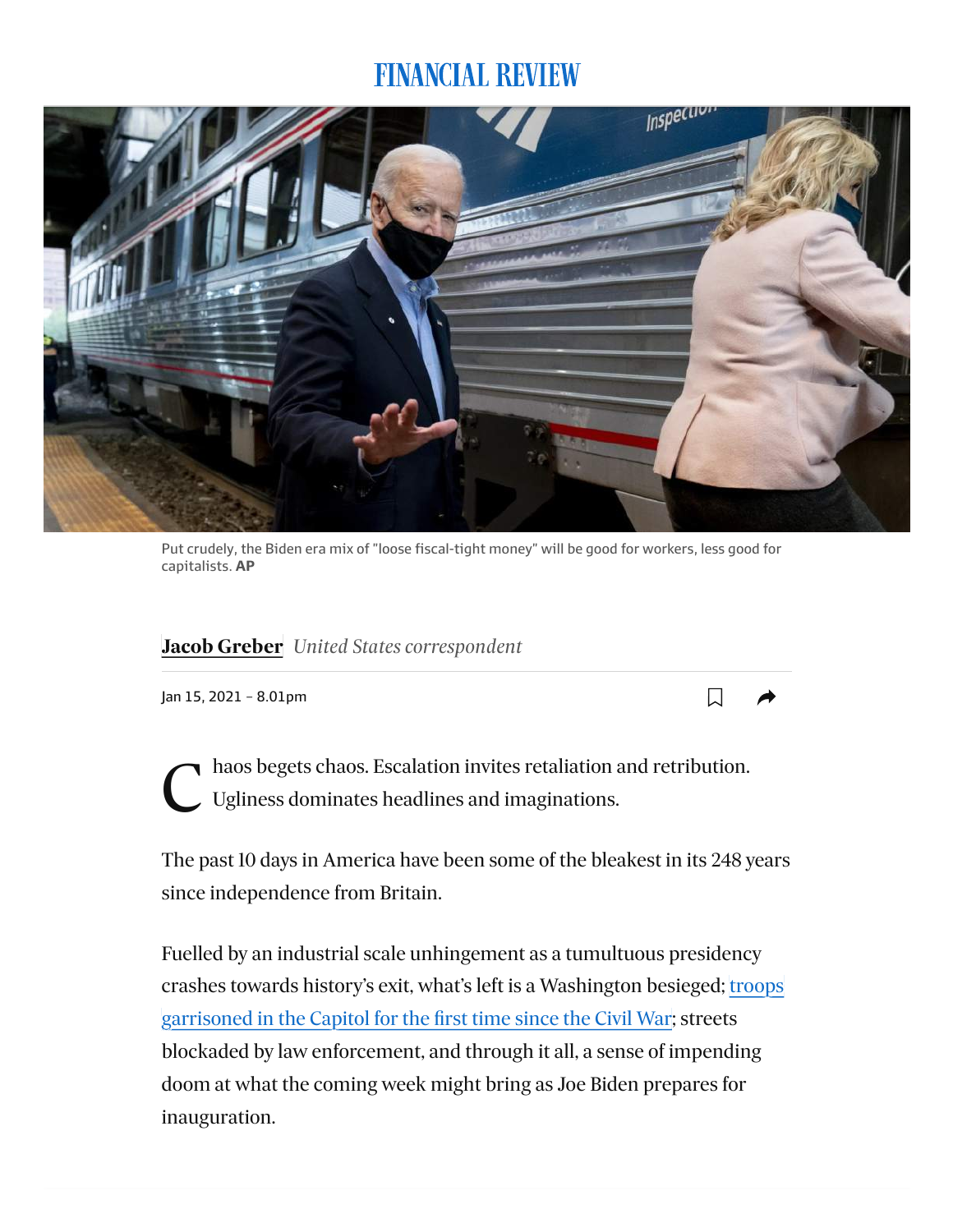### FINANCIAL REVIEW me it's a resolution bleak place. They're struggling to remember when life to remember when  $\mathcal{L}_1$

was like down there before COVID-19 and the ravages of riots and political insurrection. They can't wait for it to be over.



President-elect Joe Biden inherits an economy still requiring life support. **David Rowe**

Many likened it to a warzone, which is what it is.

Yet this isn't the only reality in America. For most of the country – even as polls show Donald Trump's support starting to fade – the focus is on what comes next. On how to solve the challenge ahead, rather than torching the place.

The Republican Trump-backing fantasists who stormed the halls of US democracy with fevered dreams of unleashing a new civil war don't reflect the views of the majority of Americans.

By contrast, most are focused on their jobs, their schools and the pandemic.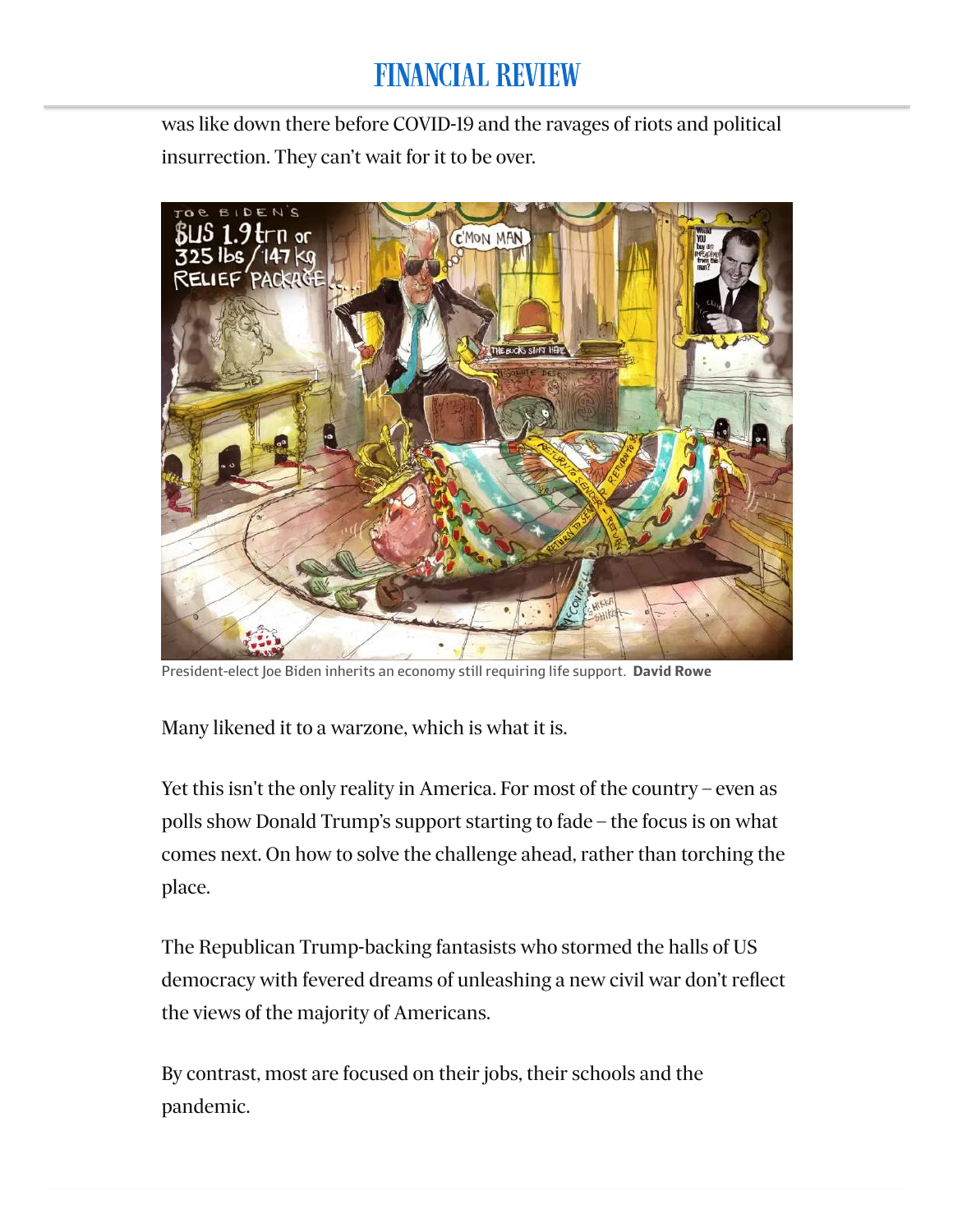#### **FINANCIAL REVIEW**  $\mathcal{L}$  en lier von Aerlier this month, when  $\mathcal{L}$

devastating rebuke of the party's focus on supporting Trump's conspiracy and lies about the November 3 election. The cost to the party – and the ideas it seeks to bring to life – has been immense.

Advertisement

The broader reality – away from the dismaying scenes in Washington under siege – means Biden has an opportunity to reset the country, even as Donald Trump is silenced, choked of oxygen by the all-powerful social media companies deleting and suspending his Twitter, Facebook, Snapchat and YouTube feeds, and a looming Senate trial that might see him locked out of the White House forever.

To be sure, it's a brief and narrow moment of opportunity and there are countless ways it can be derailed, but it does exist.

Like Barack Obama in 2008 and Franklin D Roosevelt in 1933, Biden's inauguration next Thursday (AEDT) will take place under the shadow of deep crisis and uncertainty.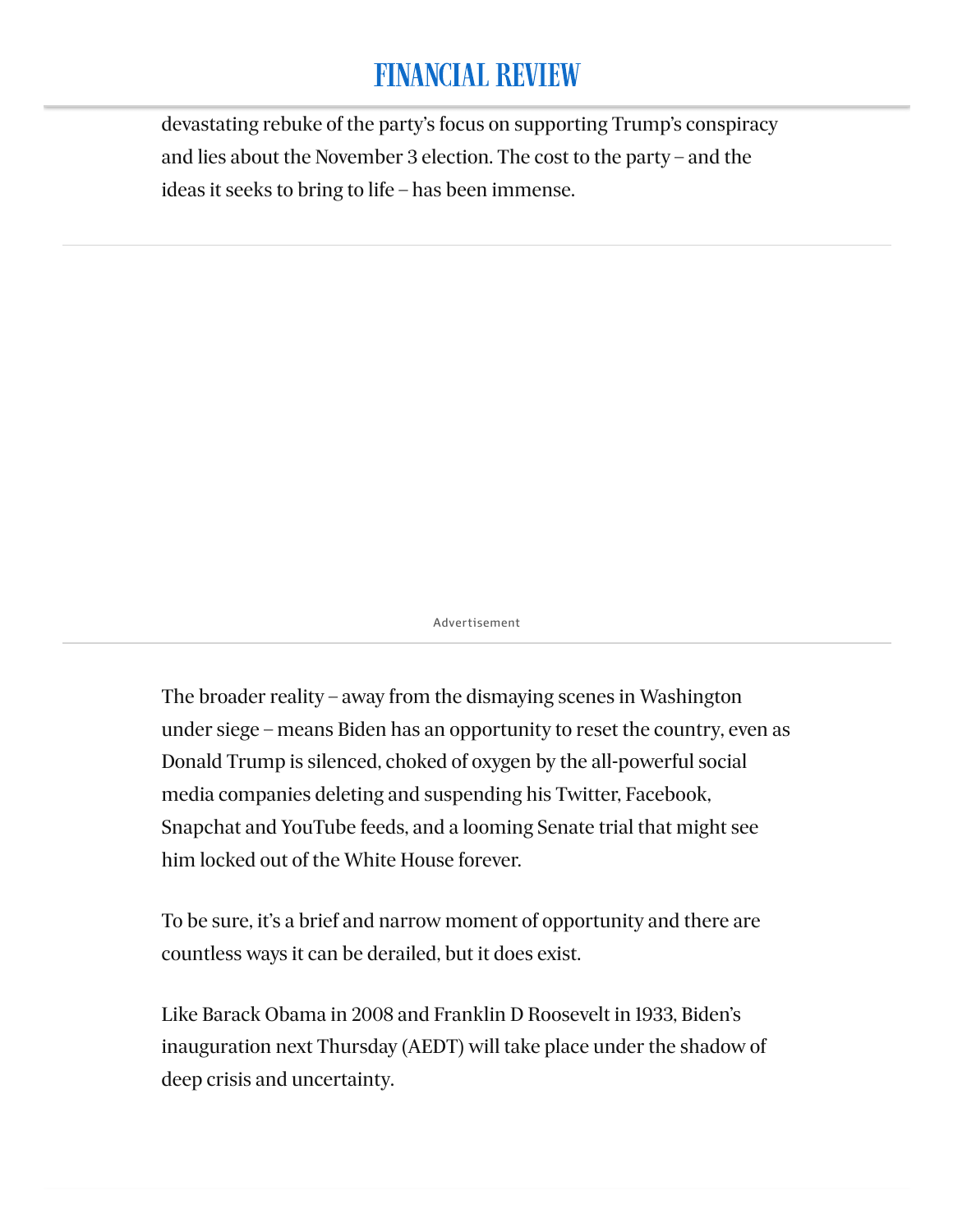### **FINANCIAL REVIEW** They include how COVID-19 has exposed the disastrous failures of

America's public health system. The vaccination rollout – upon which markets have built their frothy optimism about the US economy in the second half of this year – is painfully slow, patchy and riddled with inconsistencies.

### **If we control the virus, [2021] could be a wild year for the economy ... Hopefully it will be wild in a good way, not in a 2020 way.**

— Harvard University professor Jason Furman

He inherits an economy still requiring life support.

And a country politically divided, with an enraged Republican opposition that has in just two short years been stripped of its control of the House of Representatives, the Senate and, shortly, the White House.

Biden and his team are cognisant and rightly fearful that this week's unprecedented second impeachment of Trump and looming Senate trial to follow will overshadow the opening days of the new administration.

To head that off, Biden is already starting the process of mapping out his main agenda; getting the pandemic under control and bolstering the economy with more fiscal support.

On Friday (AEDT), Biden unveiled his so-called [American Rescue Plan,](https://www.afr.com/link/follow-20180101-p56ueu) a \$US1.9 trillion (\$2.5 trillion) plan to help the unemployed, hungry and those facing eviction, as well as a \$US1400 top-up to the \$US600 stimulus payments approved by Congress in December.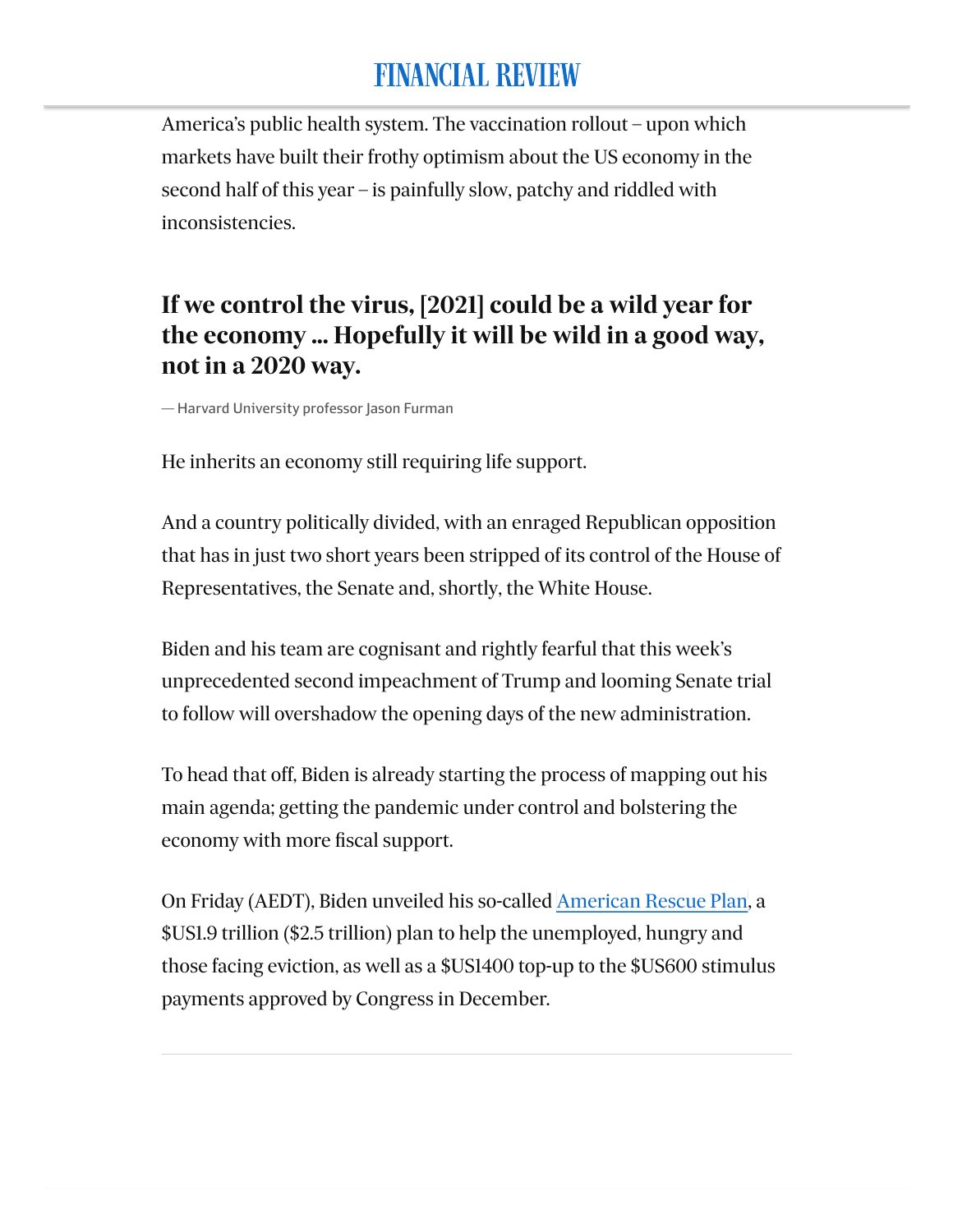Advertisement

Those are just the opening measures. Biden's first 100 days in office will likely see a heavy debate about a major infrastructure proposal, much of it to deliver new energy jobs and electrification of the nation's transport fleets.

Within hours of his inauguration this coming week, Biden will announce that the US is rejoining the Paris climate accords. A flood of executive orders will rescind much of Trump's deregulation agenda, from drilling in Alaska to vehicle emissions and even the kinds of light bulbs Americans should use.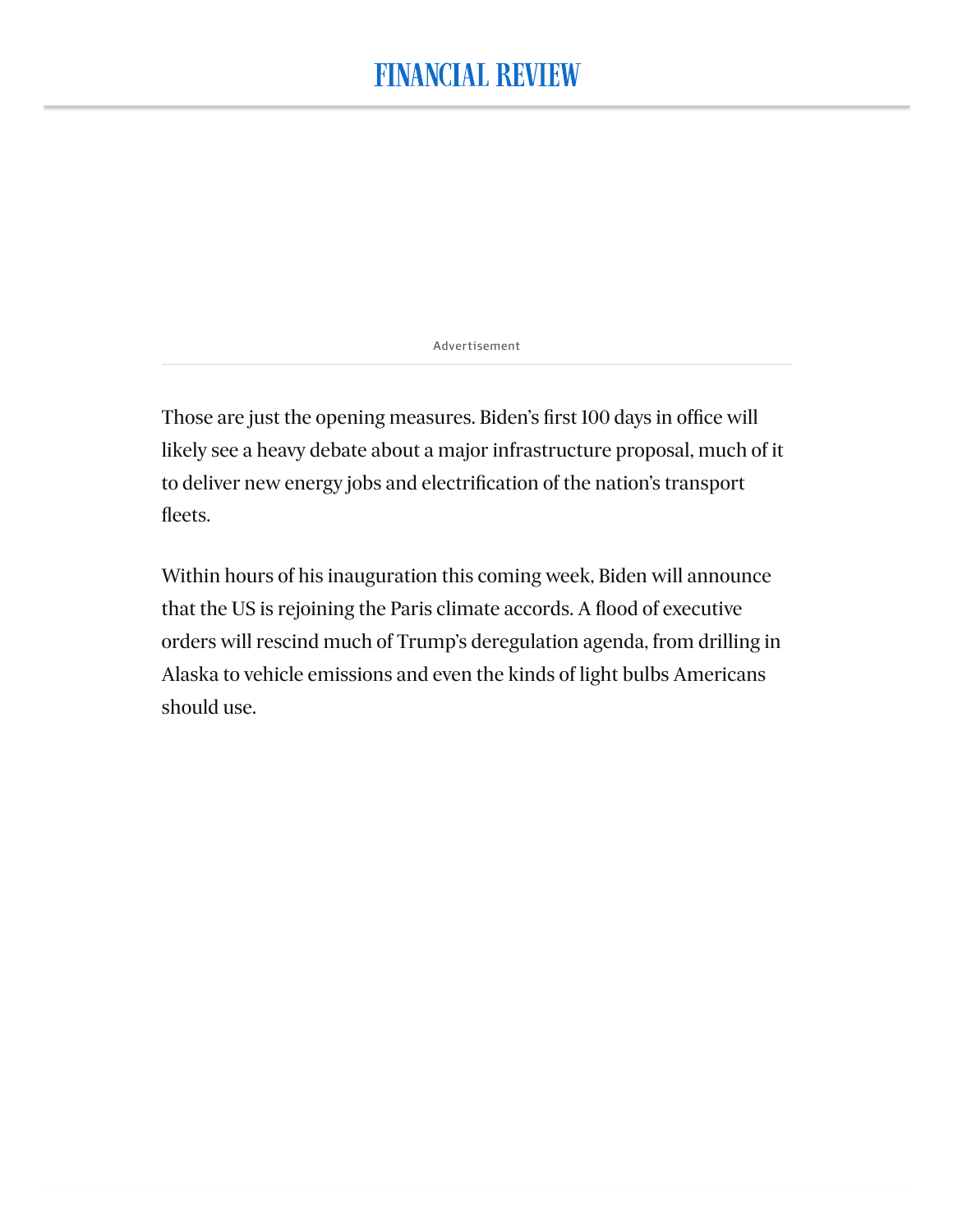

The coming days remain as fraught as ever, particularly from a security point of view. **AP**

Trade and alliance building will dominate the new administration's focus, and tax reform will lurk in the background as he pushes ahead with plans to increase the top individual tax rate to 39.6 per cent from 37 per cent, as well as lifting the corporate rate to 28 per cent from 21 per cent.

Many of those plans were looking shaky at the start of this month, but the Georgia Senate wins means the Democrats now have the numbers to push ahead.

"Biden has the chance to have a very strong two years," says Alex Tureman, a Democrat and co-founder with Joe Hockey of Bondi Partners, a trans-Pacific business advisory group.

With 10 million fewer jobs than a year ago – most of whom earn less than \$US40,000 a year – Biden and his team have an opportunity for relatively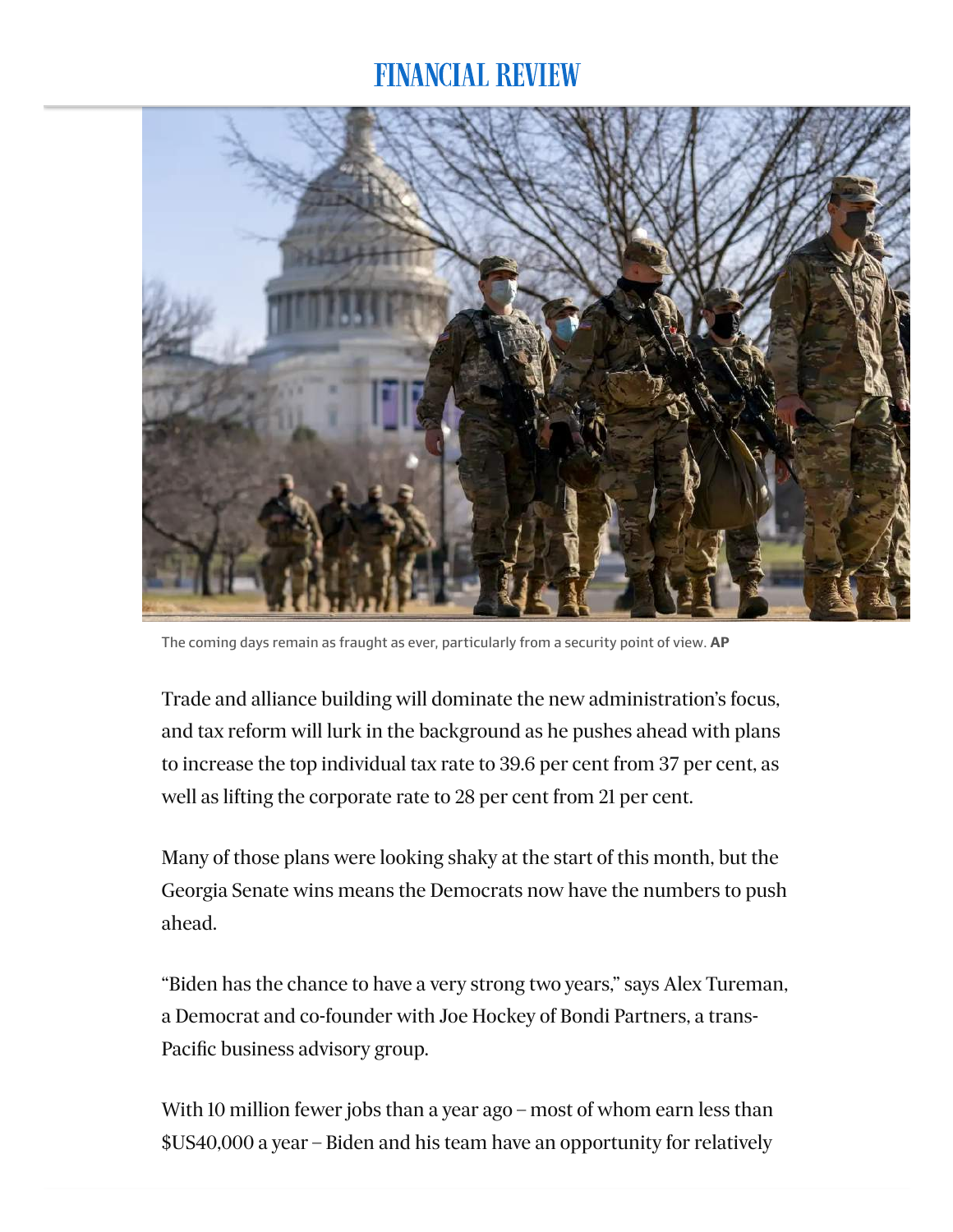If he plays the politics deftly, Biden may even pick up support from Trump voters in disaffected communities that have been crushed by the hardedges of American capitalism and globalisation.

Poor working class urban and rural people are united across the political divide by the desire for more infrastructure, \$US2000 emergency cheques and \$US15 an hour minimum wages, says Tureman.

"I'm not saying it's going to work out, but the ingredients are there," he says.

Advertisement

Jason Furman, a professor at Harvard University and former chairman of the Council of Economic Advisers for Barack Obama, calculates the Biden economic stimulus plan announced on Friday would inject about \$US300 billion a month into the US economy over the nine months it's in effect.

"For context, in November GDP was about \$US80 billion below pre-crisis trend," Professor Furman said.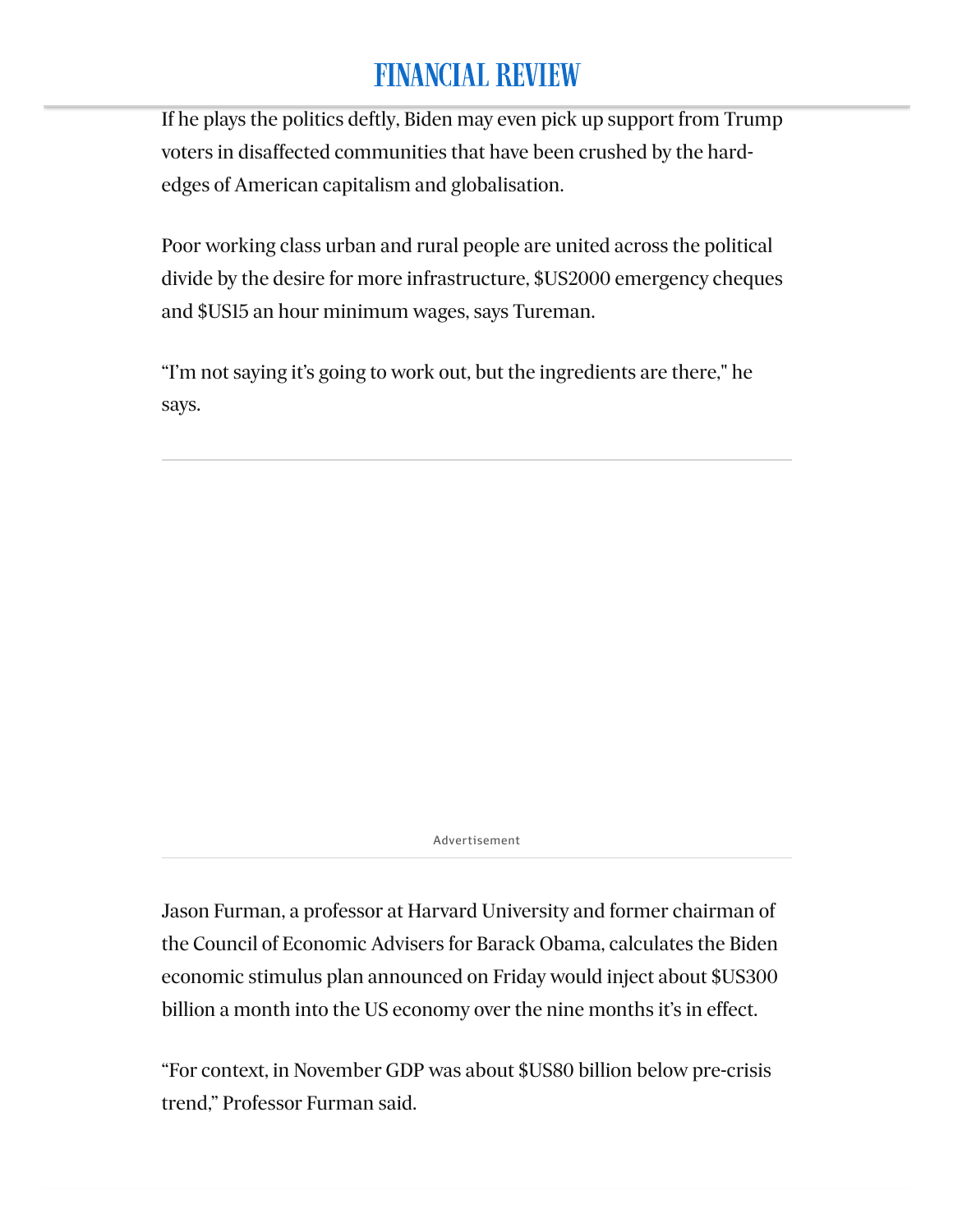### FINANCIAL REVIEW undertaken to an economic crisis. The crisis of the conomic crisis of the crisis of the crisis of the crisis o

"If we control the virus, [2021] could be a wild year for the economy: there is \$US2 trillion in excess savings, lots of pent-up demand … and the Fed is committed to keeping rates low over the next year.



A construction worker at the National Mall in Washington as a stage is prepared for the 2021 inauguration. **AP**

"Hopefully it will be wild in a good way, not in a 2020 way."

The timing of Biden's plans will be the key issue for investors in the coming days and weeks.

Does he push ahead for an early stand-alone infrastructure package – which would require a 60 vote majority in the Senate – or opt to slip it into a budget bill later in the year, which will require only a simple majority?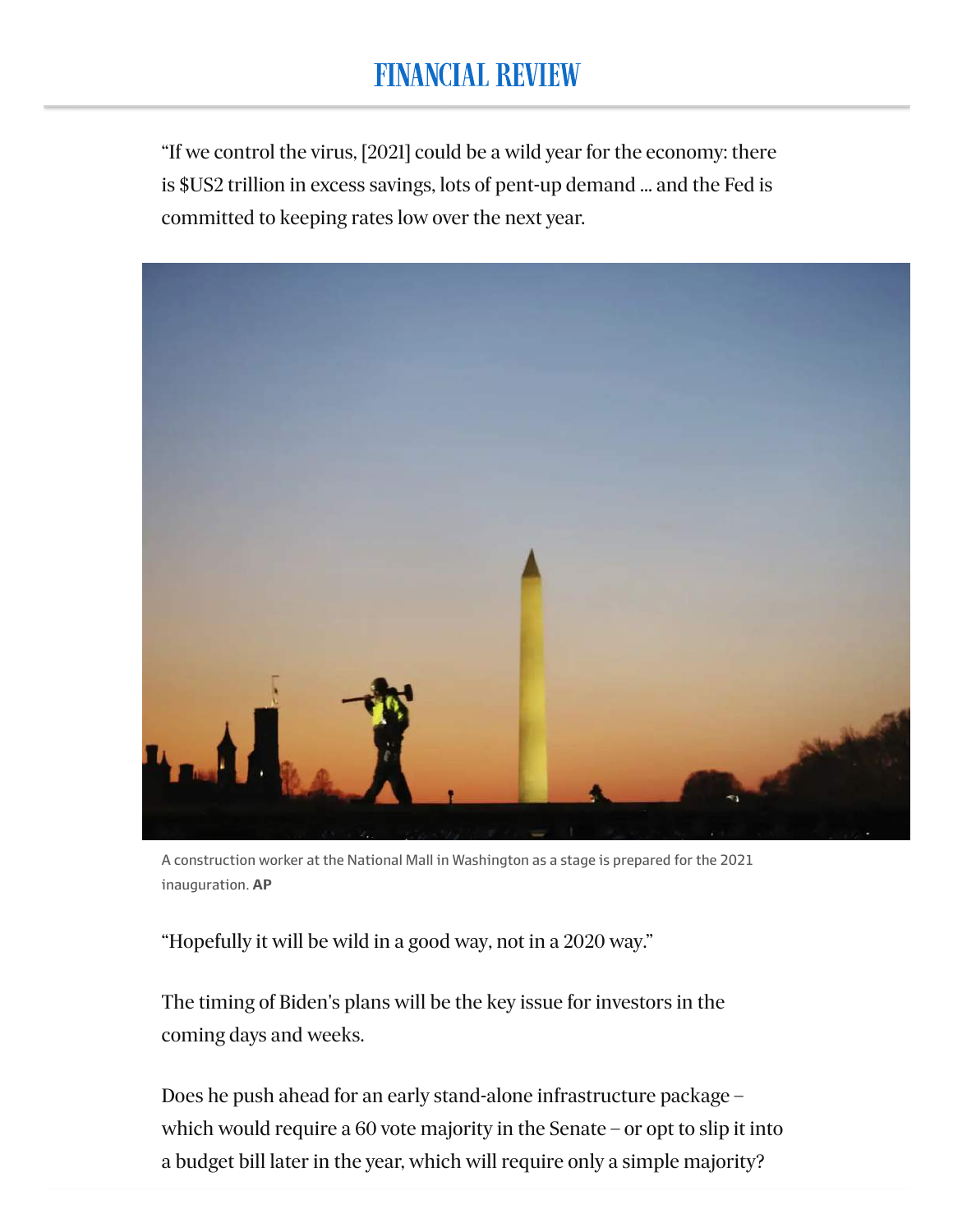#### FINANCIAL REVIEW one of the biggest forseeable risks of 2021.

"While Biden could theoretically get the ball rolling to undo many of the Trump tax cuts for corporations and wealthy individuals on Day One, I cannot imagine that tax hikes are the priority for Dems right now," said Stephen Innes, a strategist at Axi.

Advertisement

"Given the high unemployment rate, and massive economic pain felt by all but the wealthiest Americans and the much more pressing matter of a raging pandemic and glaring absence of a national vaccine strategy, maybe tax policy waits until 2022?"

"Or 'til never? On the other hand, I know some expect tax hikes sooner rather than later, so this is an important story to watch."

If the Biden transition succeeds, and the vaccine bites into the pandemic, the US economy could be expanding at a 4.2 per cent pace this year, more than reversing an expected 3.5 per cent contraction in 2020, says Gregory Daco, chief US economist at Oxford Economics.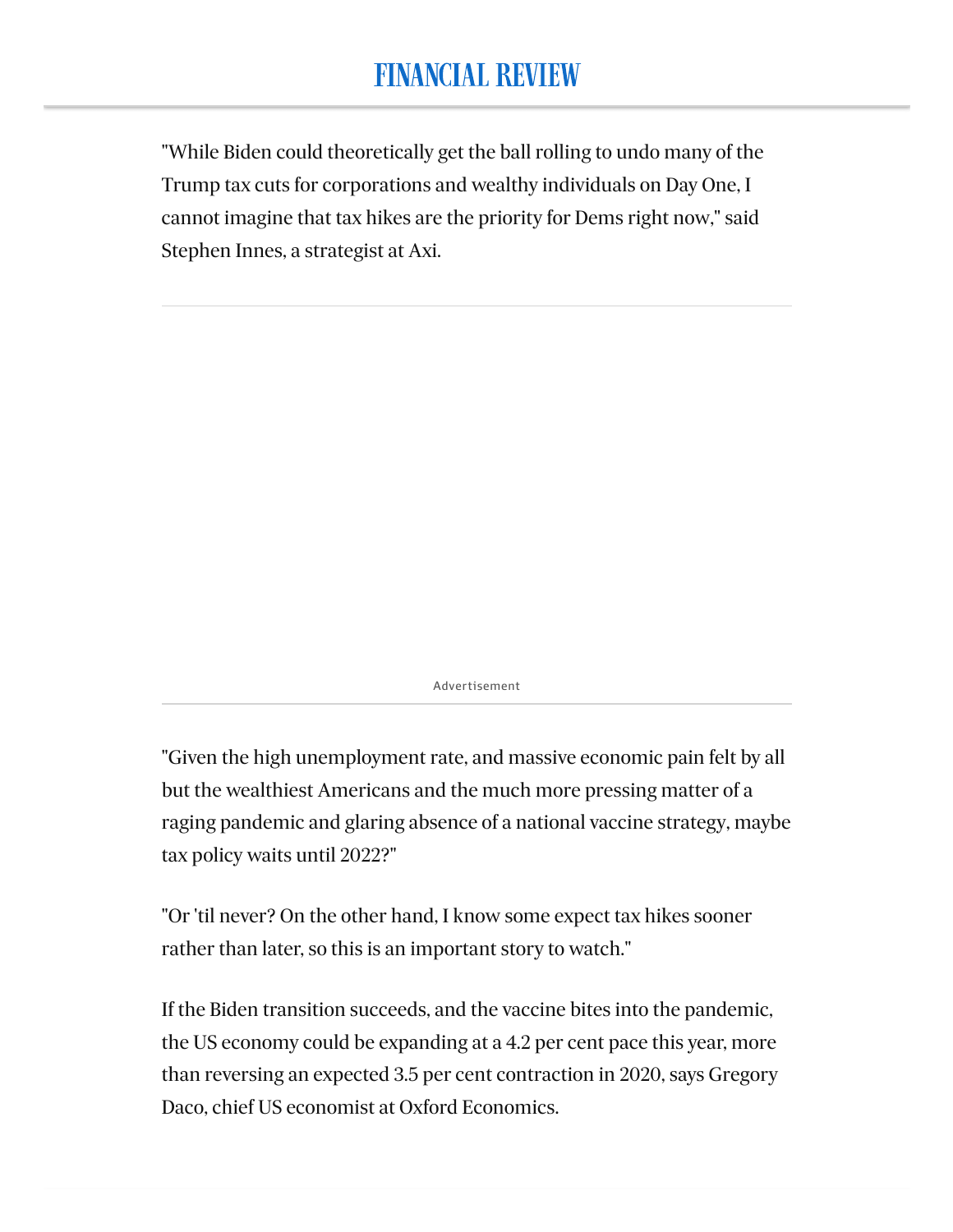### **FINANCIAL REVIEW** days has belied the doom-and-gloom assessments of many commentators

transfixed by the storming of Congress.

Investors are clearly sending a signal that they still – despite all of America's problems – are fundamentally at ease with Biden's arrival.

The new administration promises to deliver greater stability, even if there's some short-term pain from higher taxes, say analysts.



Many corporations were swift this month to withdraw financial support for Republicans who supported Trump's calls for the election to be overturned.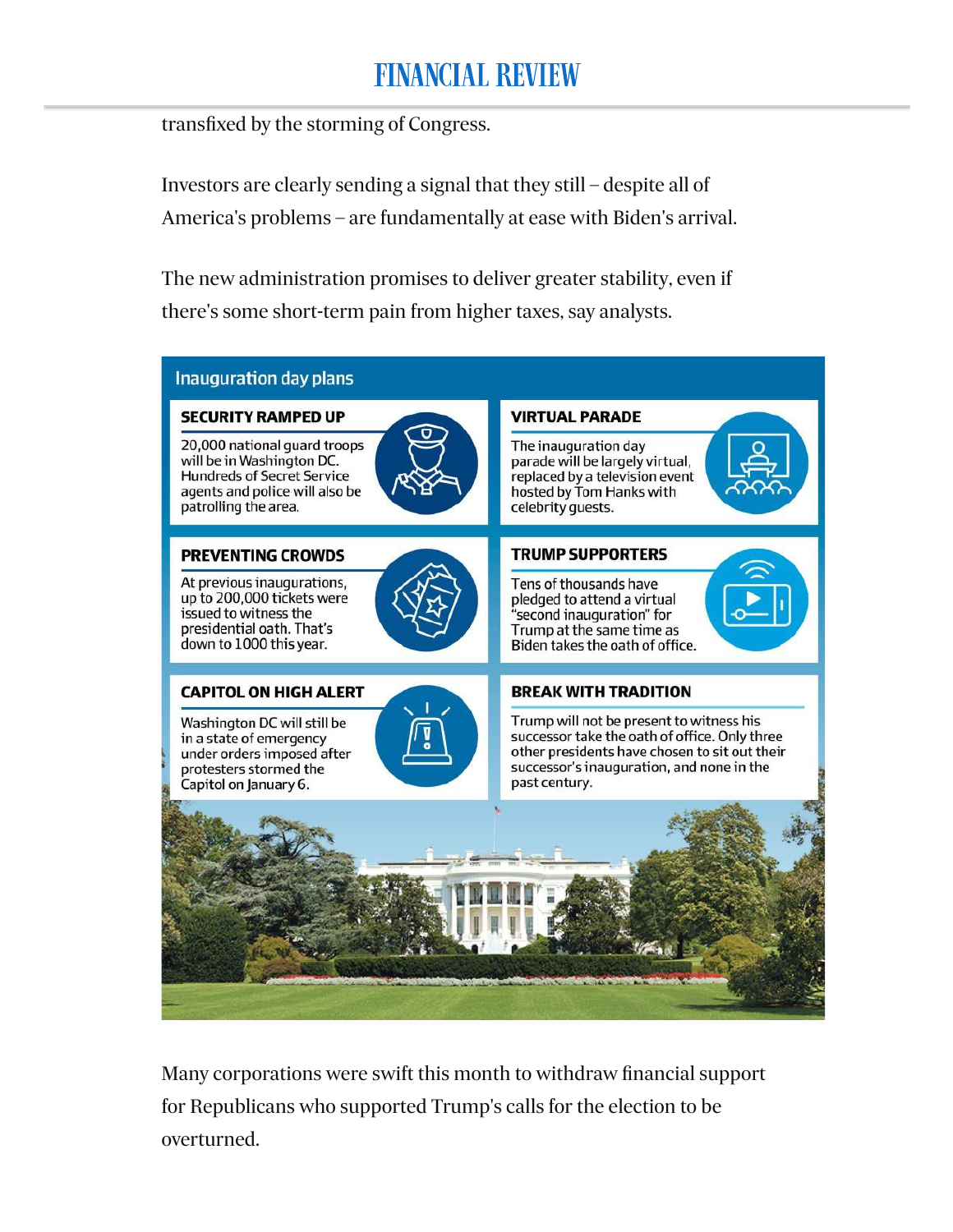### FINANCIAL REVIEW disaffected voter who doesn't believe in the election result", says Tureman.

"That's not the person buying a new car, or a Starbucks coffee or tuning into the right TV show."

At a more macro-level, corporate America's desire to distance itself from Trump's economic nativism and endless trade wars shows companies not betting on a reversion to the old US manufacturing model. They see Biden expanding the country's ever growing services sector.

Advertisement

All that said, risks remain.

Chief among them is the fact that tens of millions of Americans voted for Trump. Winning their trust and support is a herculean task for Biden.

Furthermore, even though the silencing of Trump on social media might feel good to many on the Left, it will also deepen resentment, mistrust and conspiracy mongering.

The forces that propelled Trump to the White House four years ago haven't vanished just because you can't see or hear them online.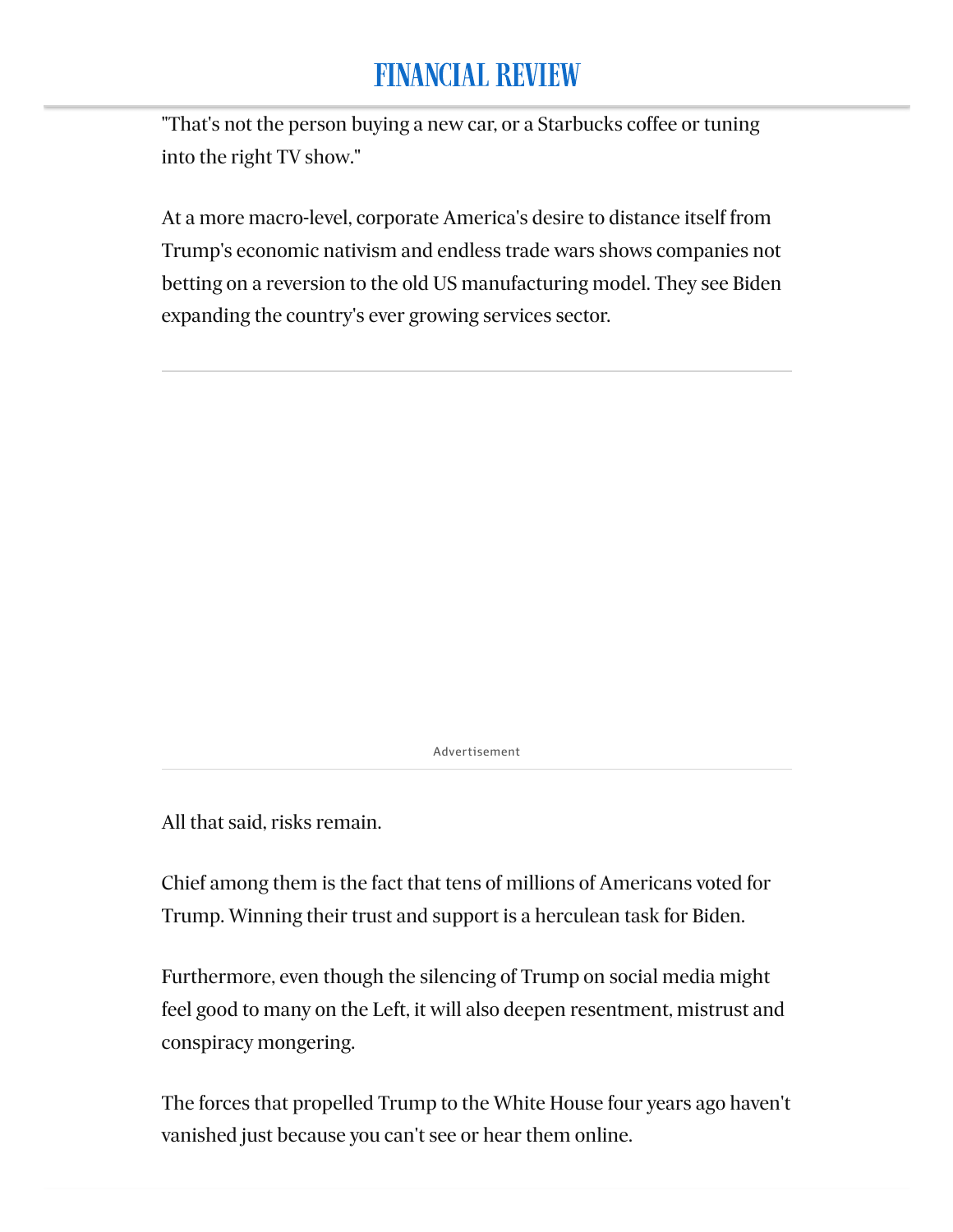Combining another divisive impeachment trial with the inauguration of a new president that 35 per cent of the American public think is fraudulent is like mixing gasoline with polystyrene, says Tureman.

"The biggest political challenge for the United States is not an extended crisis but rather the normalisation of growing political dysfunction and discord," warned Ian Bremmer, founder of Eurasia Group, this week.



**RELATED [Big spender Biden puts markets in crossfire](https://www.afr.com/markets/equity-markets/big-spender-biden-puts-markets-in-crossfire-20210111-p56t32)**



**RELATED [Security is fortified in Washington as links to rioters are](https://www.afr.com/world/north-america/security-is-fortified-in-washington-as-links-to-rioters-are-examined-20210115-p56ug6) examined** 

He cites the 2011 occupation of the Wisconsin state house during a recall vote, the 2018 protests inside Senate buildings amid the Brett Kavanaugh hearings, last summer's race protests, and this month's raid on the Capitol, as part of a worsening pattern.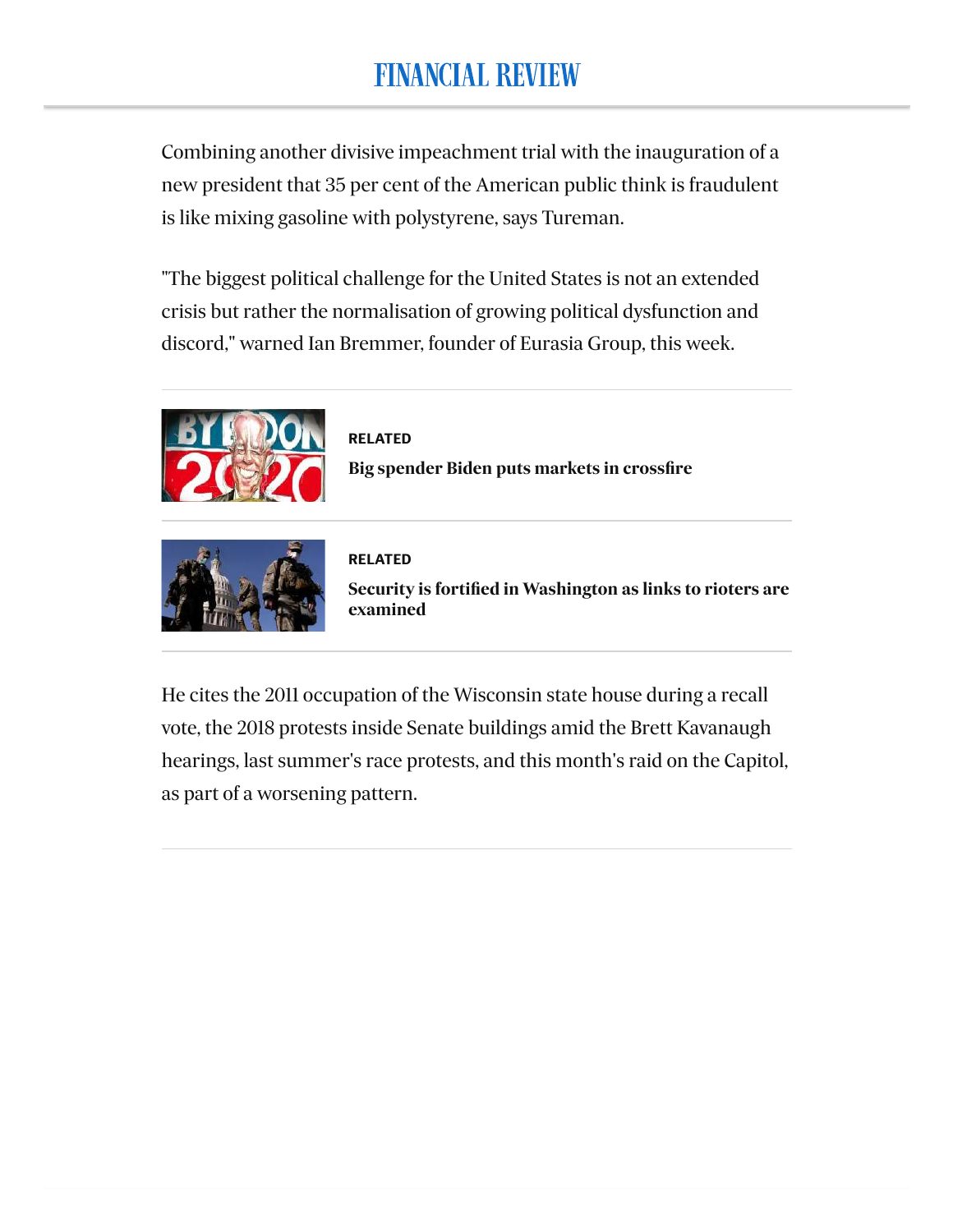Advertisement

"Whatever your political perspectives on these events (and there's not a soul who sees them all similarly), the range of actions considered part of the political reality in the United States has expanded to include both political norm breaking and violence that's well beyond anything in the modern age."

And now there's an impeachment trial set to begin next week – one that will not only bring out more protests, but runs the very real possibility of turning Trump into a martyr.

Democrats hope the the pomp and celebration of the coming inauguration – even though it's being heavily muted by the realities of COVID-19 – will help galvanise the shift away from the last four years and set a new direction.

When Trump stood before Capitol in January 2017, he drew a resolutely bleak picture of America's reality.

"Of mothers and children trapped in poverty in our inner cities; rusted-out factories scattered like tombstones across the landscape of our nation ... "

"This American carnage stops right here and stops right now," Trump declared.